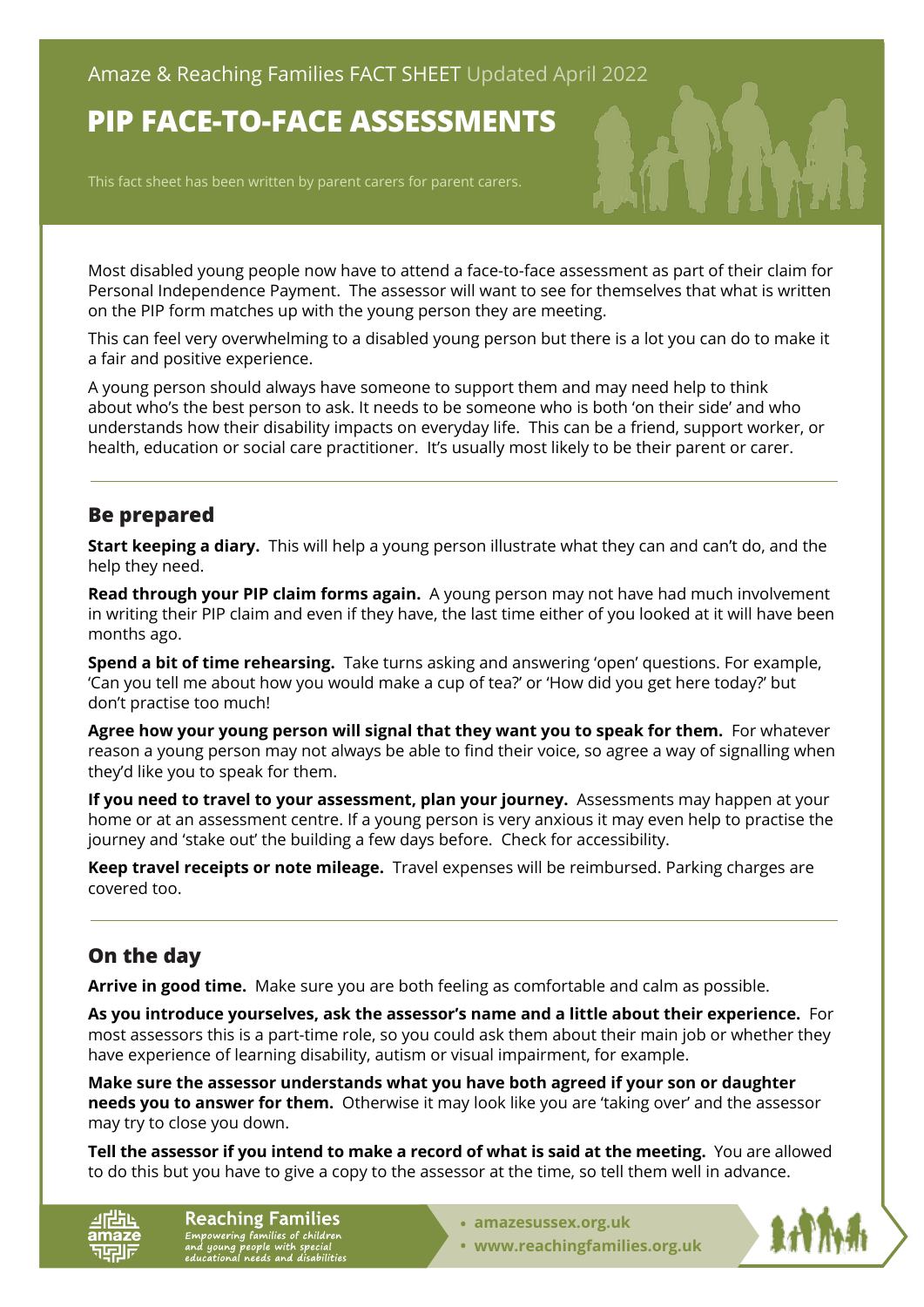Amaze & Reaching Families FACT SHEET Updated April 2022

### **PIP FACE-TO-FACE ASSESSMENTS**



**Speak up if you think a young person is having trouble following the thread of a conversation or is likely to misunderstand what other people say.** Doing this in a clear, positive way: repeating and phrasing questions more simply, using words they know, checking back they really understood the question and everyone else has understood what the young person is trying to explain will help the assessor spot how easily things can go wrong.

**Beware of assessors who ask 'closed' questions.** In fact, discourage a young person from using a straightforward 'yes' or 'no' because you or they need the opportunity to qualify any answer. For example, if they ask 'Can you cook a simple meal?', replying 'I have only ever made beans on toast, and even then I burnt the beans, says far more than, 'Yes'.

**Add to and comment on what a young person says if you feel their own perception of their abilities is unrealistic or they are saying things just to impress.**

**Agree beforehand how a young person will tell you or signal that they need to stop.**

**Be aware that the assessor will observe and note everything:** from whether a young person lets a door go in your face as you come into the room, to how they put their coat on.

**If there is any sort of physical examination, a young person should not feel pushed to do more than they can safely manage or anything that is painful.** Agree beforehand how they will tell you or signal that they cannot carry on.

**Ask for a break if a young person needs one.** It's important the assessment goes at a comfortable pace.

Towards the end of the assessment, the assessor should give a summary of their findings and ask if there are any questions or if there is anything more you would like to add. Later they will write a report and send it to the Department for Work and Pensions (DWP).

## **Afterwards**

Many parents and young people tell us their face-to-face meeting was a positive experience, but this may not be your experience.

If there is anything about the process or the assessor's manner that you feel was unfair, if reasonable adjustments weren't in place, if the assessor just asked irrelevant or 'closed questions', just accepted 'yes' or 'no' without asking any further questions, if you felt there was any coercion or coaxing, make a written note of your concerns as soon as you can.

The decision about whether to award PIP, at what rates and for how long is made by the DWP. You will be contacted by letter about the outcome.

# **Ask about**

**• Blue Badge** – if you get eight points or more under the 'moving around' section of the mobility component of PIP, 10 points under planning and following a journey because you are unable to undertake any journey due to overwhelming psychological distress, or if you are severely sight-impaired you will be entitled to a 'Blue Badge', which allows the holder to park in disabled bays. To find out more email: **blue.badges@westsussex.gov.uk** or go to: **[www.westsussex.gov.uk](https://www.westsussex.gov.uk)**, or contact: **01243 777653**. You can also apply for an on-street disabled parking bay outside your home through the above website.

**Reaching Families** Empowering families of children<br>and young people with special<br>educational needs and disabilities

- **• [amazesussex.org.uk](https://amazesussex.org.uk)**
- **[www.reachingfamilies.org.uk](https://www.reachingfamilies.org.uk)**